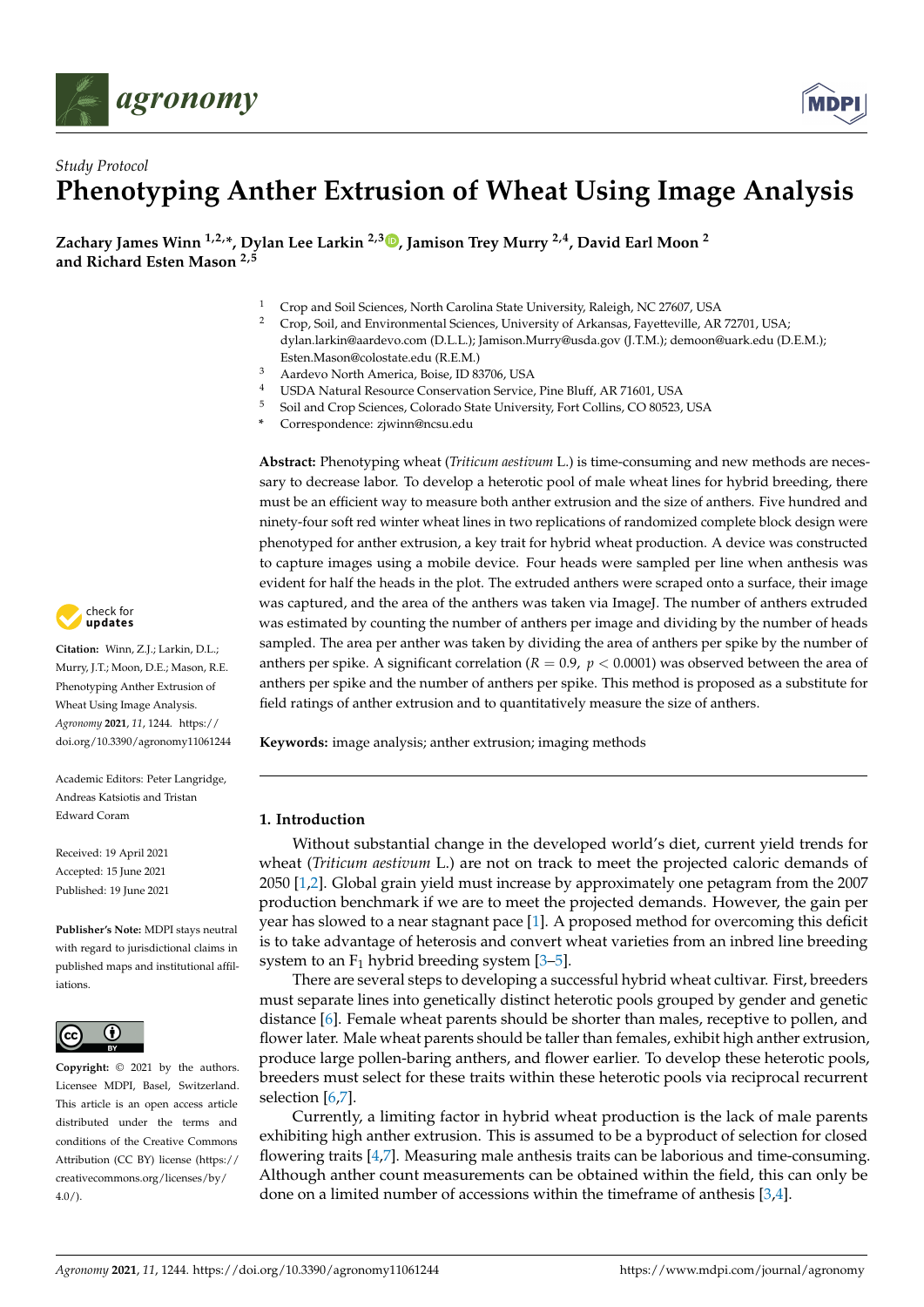In the present study, 594 soft red winter wheat lines from the southeastern United States were phenotyped via image analysis for the area of anthers extruded. We propose a new method of analyzing the number of anthers extruded per spike (NOAPS) by using the area of anthers extruded per spike (AOAPS) detected through image analysis as a bi-proxy index. Through this medium-throughput analysis technique, we hope to remove biases from visual ratings and find a new selection criterion for male hybrid parents.

## **2. Materials and Methods**

## *2.1. Plant Materials*

Portions of the materials and methods for this study were previously described by Winn (2019) [\[8\]](#page-6-7). The Historic Gulf Atlantic Wheat Nursery (HGAWN) was planted in two replications using a randomized complete block design in Fayetteville, Arkansas. The HGAWN population was originally derived by Sarinelli et al. (2019) for genomic selection and it consists of 594 RILs; of these RILs: 103 were produced by the University of Arkansas, 105 from the University of Georgia, 109 from Louisiana State University, 104 from North Carolina State University, 60 from Texas A&M University, 41 from University of Florida, 44 from Virginia Institute of Technology, 19 from Clemson University, and 9 from private industry or the United States Department of Agriculture-Agricultural Research Service (USDA-ARS) [\[8](#page-6-7)[,9\]](#page-6-8).

Genotypes were planted in 1.2 m long single-row plots with 40 cm spacing between neighboring plots. Soil sampling was performed and an application of 67 kg Ha<sup>-1</sup> of urea was done in late February, followed by another application of nitrogen at 33 kg Ha<sup>-1</sup> in late March. Harmony® Extra was applied at 0.28 kg  ${\rm Ha^{-1}}$  in early February to control various broadleaf weeds and Axial® was applied in early March at a rate of 0.6 kg  $\text{Ha}^{-1}$  to control for annual ryegrass (*Lolium multiflorum* L.) weeds.

#### *2.2. Phenotyping*

Heading date (HD) data was collected when 50% of the plot was observed to be heading from mid-April until all plots had headed out. Anthesis date (AD) was taken on the day that anthesis was evident in half of the plot. Both HD and AD were recorded in days from January 1st. Heads used for anther imaging were sampled at AD.

To obtain the AOAPS four heads were collected per genotype at AD. Collected heads were placed into glassine envelopes and stored at  $4°$  C; all samples were imaged no later than 48 h after sampling. Extruded anthers were gently swept off heads by hand onto a red surface and then imaged. NOAPS was estimated by counting the number of anthers in each image and dividing by the total number of spikes available. The area per anther (APA) was calculated by taking the total AOAPS and dividing by the NOAPS [\[8\]](#page-6-7).

#### *2.3. Imaging*

An image capturing device was constructed for the imaging of anthers. The goal of this imaging device was to capture images at a specified height with consistent resolution and lighting at a minimal cost (Figure [1\)](#page-2-0).

To construct the mobile imaging device, a 4.5 cm wide hole was drilled in the center of a 4.7 L Little Giant® feed pan (Miller Manufacturing Company; Eagan, MN, USA) to accommodate the lens of the camera. RUST-OLEUM® Camouflage Ultra Flat Black (Rust-Oleum USA; Vernon Hills, IL, USA) spray paint was applied to the interior of the feed pan to create a non-reflective matte surface. A handle was attached just above the camera opening to prevent the mobile device from changing position during imaging. The hook portion of a 15.25 cm length of hook-and-loop fastener was attached approximately 6 cm from the 4.5 cm opening to prevent the movement of the mobile device during imaging and provide a consistent shot.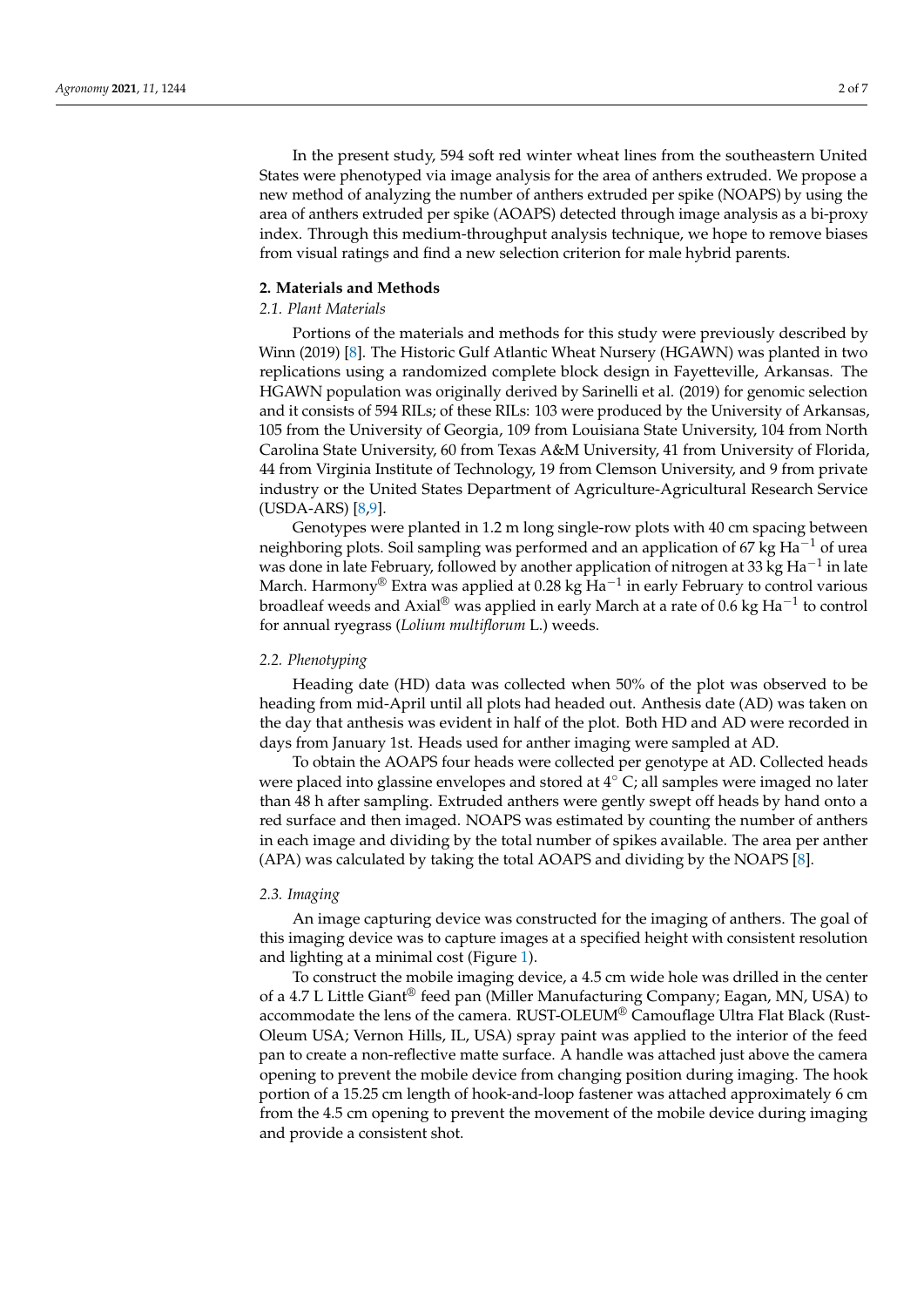<span id="page-2-0"></span>

Figure 1. The imaging device used for image capture (A) original image, (B) area of detected anthers, thers, and (C) an overlay of the two images. and (**C**) an overlay of the two images.

A section of tape lights from a GoodEarth® Self-Adhesive Tape Lighting Kit (Good Earth Lighting; Mount Prospect, IL, USA) measuring approximately 63.5 cm was fixed to the interior of the pan. An imaging stage measuring  $\frac{1}{12}$  cm by 23 cm was painted with Classic Red Valspar Ultra® Interior Flat Paint (Valspar; Cleveland, OH, USA) until the paint was completely opaque and the texture of the board was no longer visible. Images were taken on a Samsung® S9+ (Samsung; Seoul, South Korea) phone with the following camera specifications: a 12-mega pixel camera, with a focal length of 4 mm, a F-stop of f/1.5, a shutter speed of  $1/125$  s, at an ISO of 50, and a white balance between 2000–3000 Kelvin [\[8\]](#page-6-7). and provide a consistent shot.

## A section of tape lights from a GoodEarth® Self-Adhesive Tape Lighting Kit (Good *2.4. Image Analysis*

Images were analyzed via java script in ImageJ software version 1.5 [\[10\]](#page-6-9). A macro was composed for image analysis. The macro contained the following procedures: setting a scale of pixels to a known distance, adjusting the brightness and contrast, applying a gaussian blur, selecting a specific color threshold, and analyzing the selected particles in the image. The image S9+ (Samsung; Seoul, South Korea) phone with the following the following the following the following the following the following the following the following the following the following the following th

A reference image with a ruler was taken, and the ImageJ line function was then used to set 320 pixels to 10 mm<sup>2</sup>. The brightness and contrast minimum and maximum were set to 130 and 255, respectively. A gaussian blur of  $\sigma = 2$  was applied. A color threshold was then selected using the hue, saturation, and brightness settings.

Hue was set to a minimum of 1 and a maximum of 255, saturation was set to a minimum of 0 and a maximum of 255, and brightness was set to a minimum of 142 and a maximum of 255. Selected particles were then analyzed and holes between selected pixels were included. The area of selected pixels was reported in mm<sup>2</sup> [\[8\]](#page-6-7).

# $\epsilon$ , Statistical Models and Software 2.5. Statistical Models and Software<br>————————————————————

All models were done in R statistical software version 4.0.3 using the package "asreml" version 4 [\[11](#page-6-10)[,12\]](#page-6-11). All graphics and visuals were generated using the packages "ggplot2",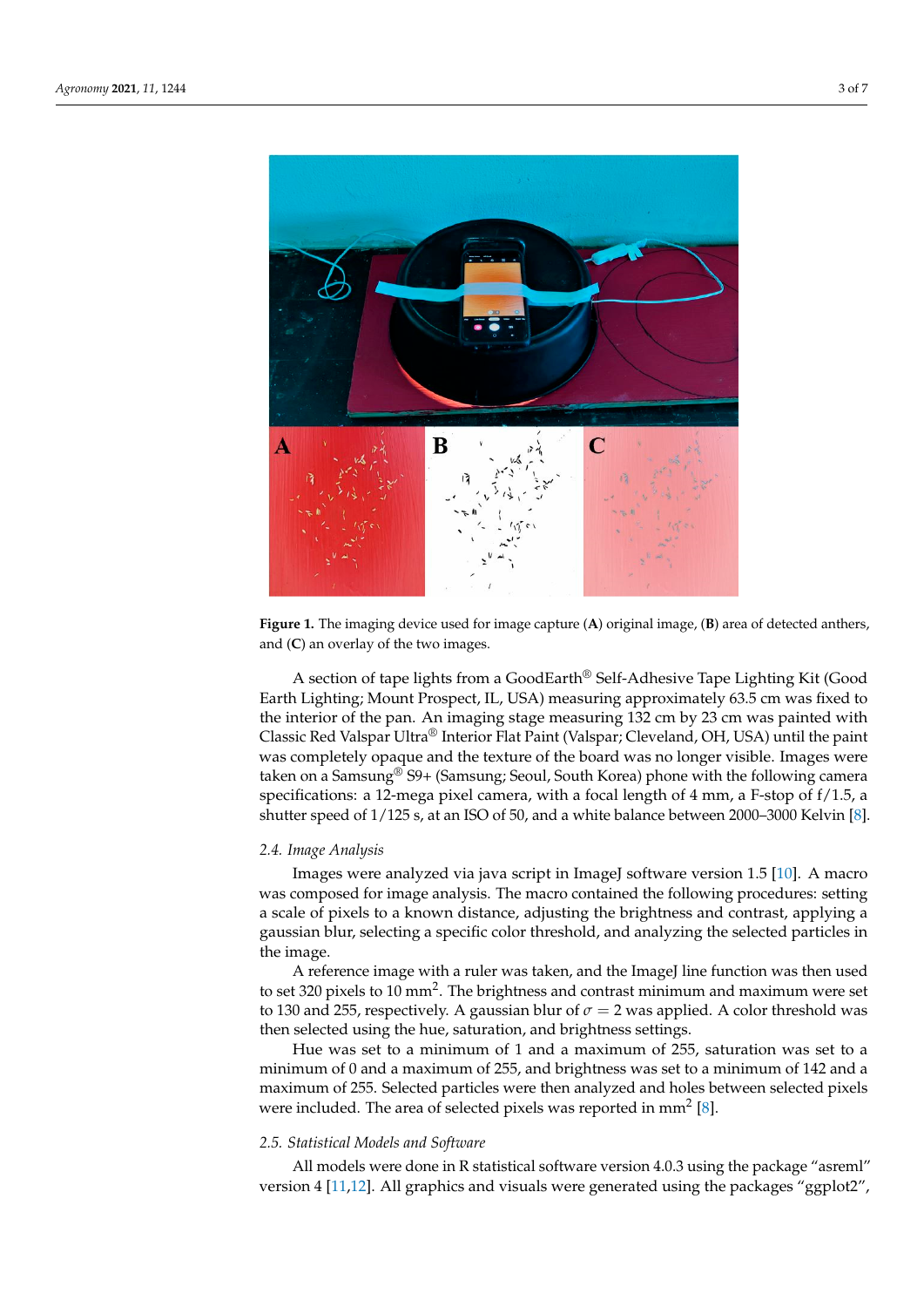"plotly", and "GGally" [\[13,](#page-6-12)[14\]](#page-6-13). A series of mixed linear models (MLM) were employed to analyze HD, AD, AOAPS, NOAPS, and APA. The formula used is as follows:

$$
y_{ij} = \mu + G_i + R_j + \varepsilon_{ij}
$$

where  $\psi$  is the response variable,  $\mu$  is the population mean, *G* is the fixed genotype effect, *R* is the random effect of replication  $(R \sim N(0, I\sigma_R^2))$ , and *ε* is the residual error  $(\varepsilon \sim N(0, I\sigma_{\varepsilon}^2))$ . Repeatability was estimated by dividing the variance of the genotype effect by the total phenotypic variance. The best linear unbiased estimates (BLUEs) of the fixed genotype effect were obtained through the function "asreml.predict()" in the package "asreml" for later use in correlation and regression studies. A principal component analysis (PCA) was performed on the eigen value decomposed correlation matrix derived from the BLUEs using the base function "prcomp()" from the "Stats" package in R in order to assess if there was any discernable pattern of clustering between variables.

# **3. Results**

Of the total possible observations planted, 835 were collected and BLUEs for all traits were obtained for 491 of the total 593 RIL lines of the HGAWN. All response variables in the MLM were significant for the genotype effect  $(p < 0.05)$  and estimates of the genotype variance for each trait were obtained to estimate repeatability and the standard error of those repeatability estimates (Table [1\)](#page-3-0).

<span id="page-3-0"></span>

| <b>Table 1.</b> Listed summary statistics derived from mixed linear models. <i>p</i> -values are derived from a chi-squared distribution. |  |  |
|-------------------------------------------------------------------------------------------------------------------------------------------|--|--|
| A <i>p</i> -value of 0.05 or less is considered significant.                                                                              |  |  |

| <b>Trait</b>                | Degrees of<br>Freedom | Sum of<br><b>Squares</b> | <b>Wald Statistic</b> | <i>v</i> -Value | $R^*$ | <b>Standard Error</b> ** |
|-----------------------------|-----------------------|--------------------------|-----------------------|-----------------|-------|--------------------------|
| <b>Heading Date</b>         | 580                   | 1761.10                  | 1194.58               | < 0.0001        | 0.28  | 0.08                     |
| Anthesis Date               | 492                   | 928.24                   | 777.87                | < 0.0001        | 0.24  | 0.06                     |
| Area of Anthers per Spike   | 494                   | 15,322.21                | 636.92                | < 0.0001        | 0.17  | 0.27                     |
| Number of Anthers per Spike | 492                   | 58,067.08                | 607.61                | 0.0003          | 0.17  | 0.89                     |
| Area per Anther             | 491                   | 7.47                     | 1299.32               | < 0.0001        | 0.49  | 0.04                     |

 $*$  = Repeatability.  $**$  = Standard error in reference to repeatability.

The best linear unbiased estimates obtained from the fixed mixed linear models were used to perform a correlational analysis (Figure [2\)](#page-4-0). A highly significant correlation ( $R = 0.9$ , *p* < 0.0001) was found between the AOAPS and NOAPS. No significant correlation was found between the NOAPS and APA. However, a modest positive correlation (*R* = 0.47, *p* < 0.0001) was found between AOAPS and APA. Significant correlation coefficients were seen between HD, AD, AOAPS, NOAPS, and APA. To assess the relationship between the phenotypic measurements obtained, a PCA was conducted on the correlation matrix of BLUEs to observe any discernable pattern. The first, second and third principal components accounted for 46.5%, 32.4%, and 16.1% of the total variation, respectively. When the first three principal components were plotted, HD and AD grouped together, while NOAPS and AOAPS grouped together, and APA was alone, which may indicate that the AD and HD do not interact with NOAPS and AOAPS (Figure [3\)](#page-4-1).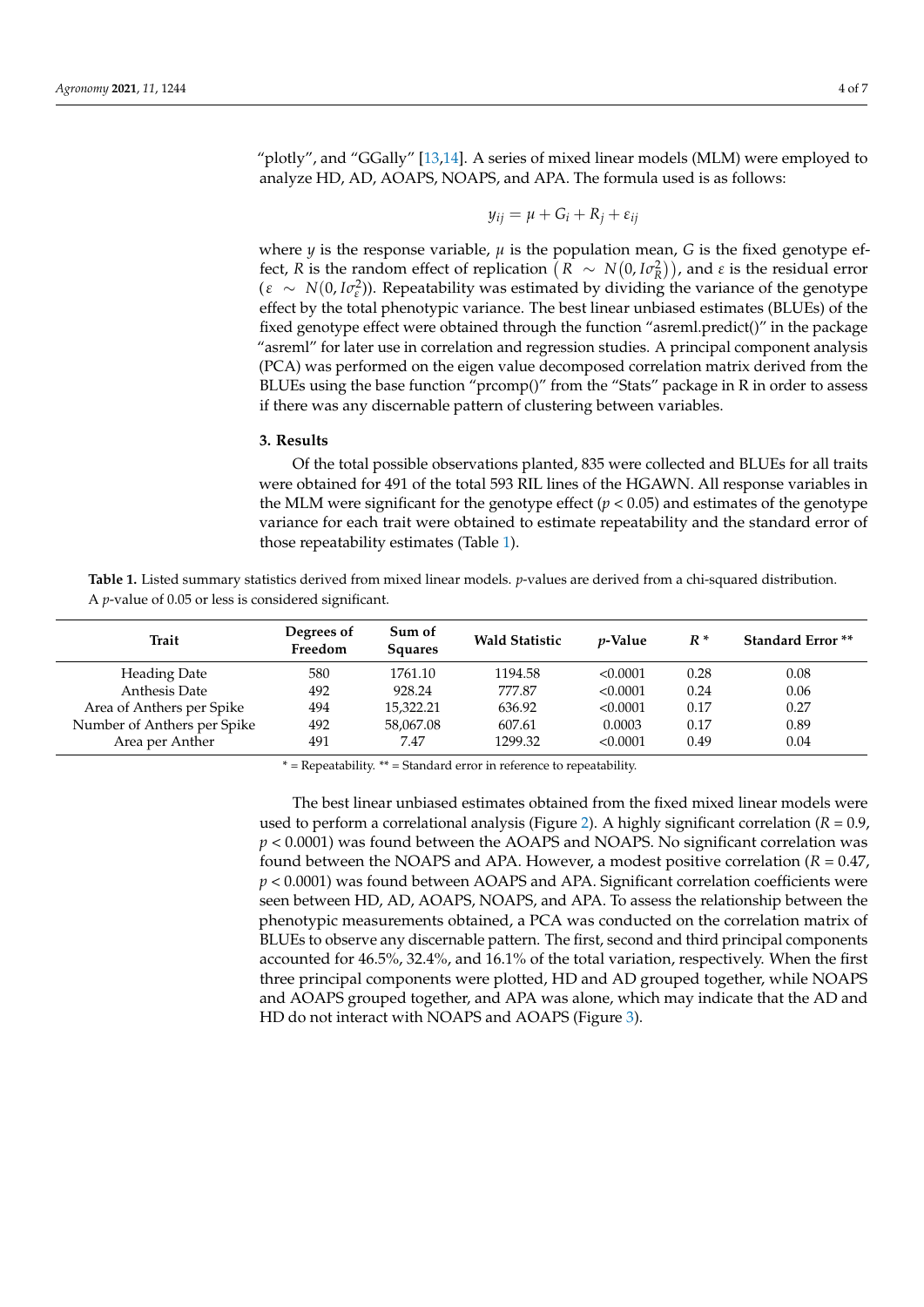<span id="page-4-0"></span>

while NOAPS and AOAPS grouped to grouped to grouped to grouped to grouped to grouped to grouped to group  $\mathcal{A}$ 

Figure 2. A pairs plot of the BLUES derived from the linear models. The lower triangle displays the scatterplots of each comparison with the population mean labeled with a red dot. The diagonal displays the histogram of the labeled trait with an overlayed density curve. The upper triangle displays the Pearson's correlation coefficient. Any coefficient without an an overlayed density curve. The upper triangle displays the Pearson's correlation coefficient. Any coefficient without an asterisk is insignificant ( $p > 0.05$ ). Otherwise, asterisks denote the following:  $* = p \le 0.05$ ,  $** = p \le 0.01$ ,  $*** = p \le 0.001$ . rigue 2. A pairs piot of the bLOES derived from the linear models. The lower triangle displays the scatt

<span id="page-4-1"></span>

**Figure 3.** Three-dimensional principal component scatterplot. Each color dot represents a trait analyzed as denoted in the figure legend in the top-right corner. Each axis is labeled with the principal component they represent.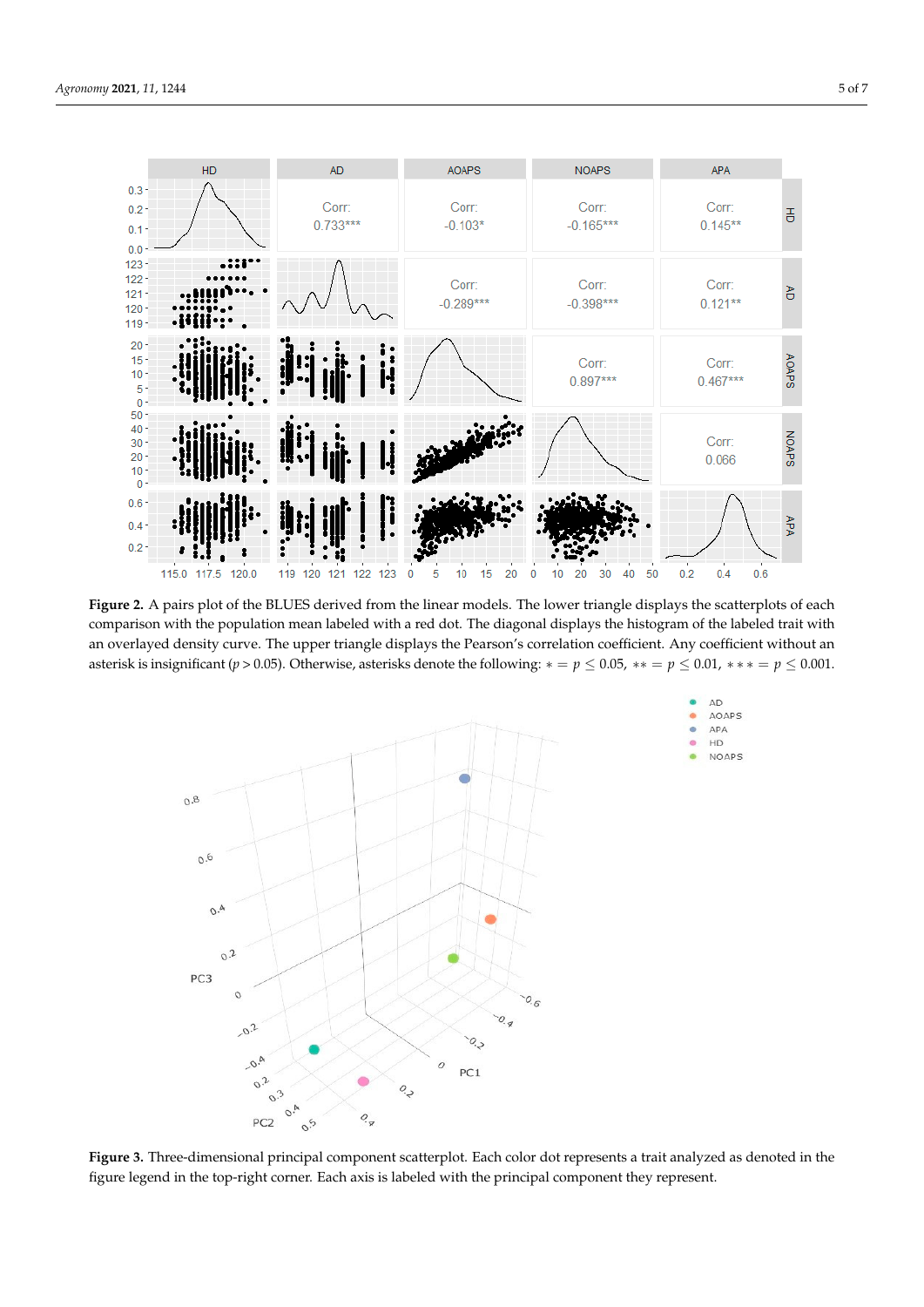# **4. Discussion**

Hybrid breeding may be a possible method for increasing wheat yields, and further study is required. The production of male wheat breeding lines exhibiting high levels of anther extrusion is a crucial step that must be taken to begin effective hybrid wheat breeding. While anther extrusion in biparental populations is estimated to have a high heritability [\[15\]](#page-6-14), obtaining ratings for anther extrusion can be time consuming and visual rating is confounded by human bias. The present study's objective was to provide an alternative phenotyping method that lowered the influence of bias for the evaluation of male anther extrusion in wheat.

In this study, the NOAPS, AOAPS, and APA were significant relative to the genotype, and the NOAPS and AOAPS showed a strong relationship. This suggests that this method may be sufficient to serve as a substitute for physically counting anthers. The repeatability of NOAPS and AOAPS were highly similar, yet the standard error of the repeatability for NOAPS was far higher than AOAPS. This indicates that while both methods have a large standard error in terms of repeatability due to the limited replications in this study, AOAPS appears to have a significantly lower standard error, implying that its repeatability over many site-years may be higher than NOAPS.

In reference to the high standard error of AOAPS's repeatability: the sampling that was applied to image the extruded anthers onto the sampling area may have deformed the anthers due to the sweeping of anthers off the wheat head. Perhaps the AOAPS's repeatability could be improved using a gentler method of anther removal.

The APA was significant for the genotype effect and had both the highest repeatability and the lowest standard error for repeatability. The area of anthers has had limited study. However, the broad-sense heritability of anther size is estimated to be relatively high [\[16\]](#page-6-15). Regardless, the methods used to measure this trait are highly laborious and time consuming.

Furthermore, we did not detect a significant correlation between the APA and the NOAPS. This may indicate that in this population, the number of anthers and size of anthers are not correlated. Wheat anthers size has been positively correlated to the number of pollen granules in wheat, and the length of wheat anthers has been shown to be variable in separate populations [\[17\]](#page-6-16). However, there is a lack of studies relating the size and number of anthers on singular heads.

We did not have a direct comparison in this study to detect if the APA is highly correlated with the anther size. However, this represents a route of future study for this type of image analysis. Perhaps the use of machine learning to determine the number of anthers in the image could reduce the time to count anthers and produce an approximation of the APA without the need for physically counting the number of anthers in each picture. Further replications, applications, and studies are therefore required to validate this system for the use of measuring APA.

## **5. Conclusions**

Phenotyping wheat is time consuming and new methods are needed. Anther extrusion is an important trait for male line development in hybrid wheat breeding. In the current study, we have demonstrated a new method of measuring the number of anthers extruded, which can quantify the size of anthers and may act as a possible substitute for the physical counting of anthers.

**Author Contributions:** Conceptualization, Z.J.W.; methodology, Z.J.W.; software, Z.J.W.; validation, Z.J.W.; formal analysis, Z.J.W.; investigation, Z.J.W., J.T.M., and D.L.L.; resources, Z.J.W. and R.E.M.; data curation, Z.J.W., D.L.L., and J.T.M.; writing–original draft preparation, Z.J.W.; writing–review and editing, Z.J.W., R.E.M., D.L.L., J.T.M., and D.E.M.; visualization, Z.J.W.; supervision, R.E.M. and D.E.M.; project administration, R.E.M.; funding acquisition, R.E.M. All authors have read and agreed to the published version of the manuscript.